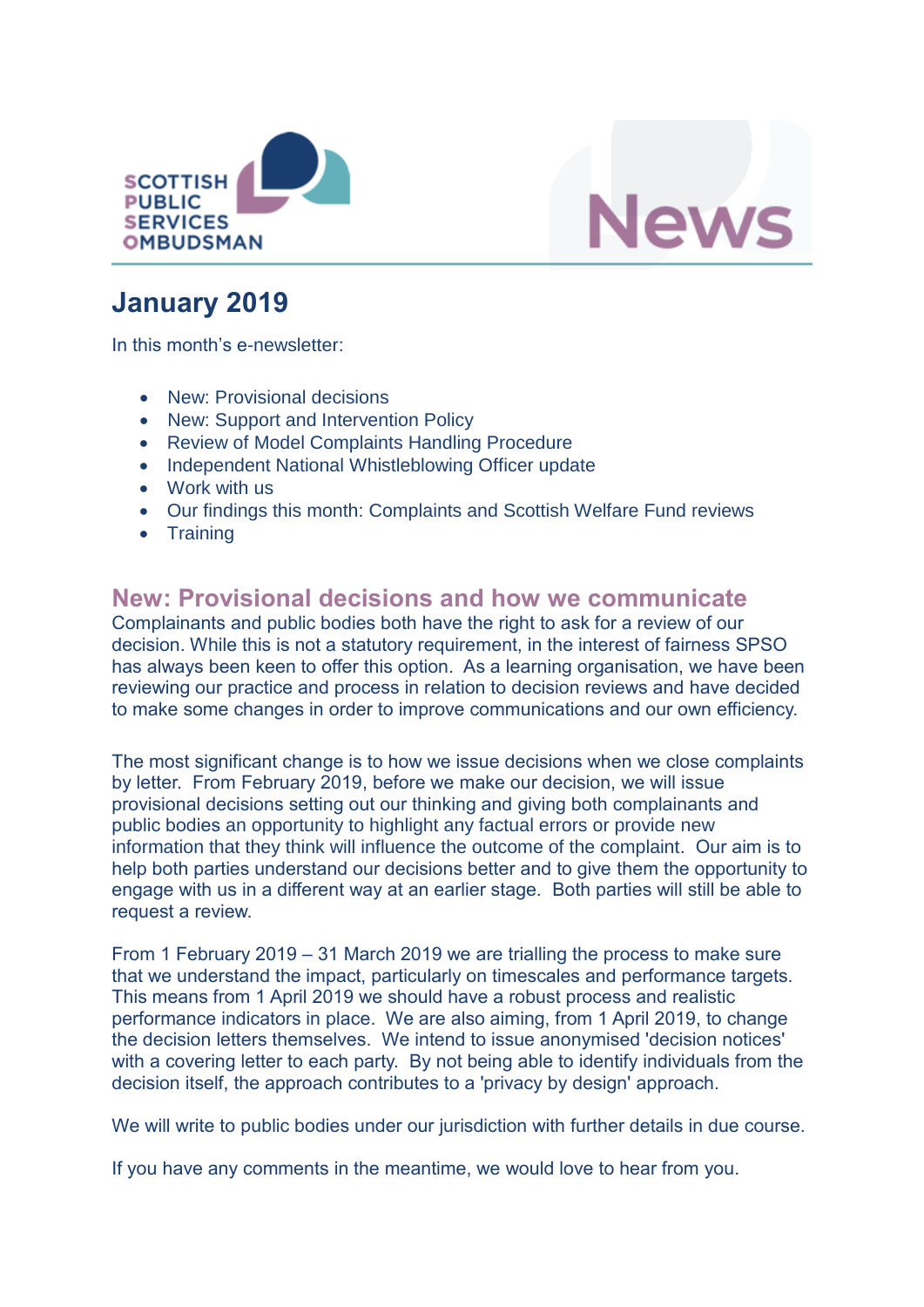## **New: Support and Intervention Policy**

We are finalising work on a Support and Intervention Policy, to be published in April 2019. The policy is aimed at encouraging good complaint handling practice and addressing poor performance. The policy will define clearly how and when we will offer support to public bodies and/or take intervention action. We will provide detailed information over the next couple of months.

## **Review of Model Complaints Handling Procedure**

Thank you to all the organisations that completed our survey about the Model Complaints Handling Procedures. The survey closed on Monday 21 January 2019. We received a good response from all sectors and have a lot of feedback to work through. We are analysing the information and will update you when this is complete.

### **Independent National Whistleblowing Officer**

We continue to work closely with the Scottish Government as they develop plans for introducing the Independent National Whistleblowing Officer. We have received positive feedback from a wide range of NHS stakeholders to our proposals for the National Whistleblowing Standards, and we look forward to being able to consult on these at the same time that the Scottish Government consult on the draft legislation. Any comments that we receive will be fed into the final version of the **Standards** 

### **Work with us**

We are currently recruiting for a Team Assistant and a Building Coordinator. Closing date for applications for both roles is 30 January 2019.

Further details can be found on our website:

[Corporate Services Team Assistant](https://www.spso.org.uk/vacancy-corporate-services-team-assistant) 

[Building Coordinator](https://www.spso.org.uk/news-and-media/vacancy-building-coordinator) 

# **Our findings**

#### **Complaints**

This month we:

- are publishing 59 decision reports available [here](https://www.spso.org.uk/our-findings)
- upheld 37 complaints in full or part
- made 125 recommendations for learning and improvement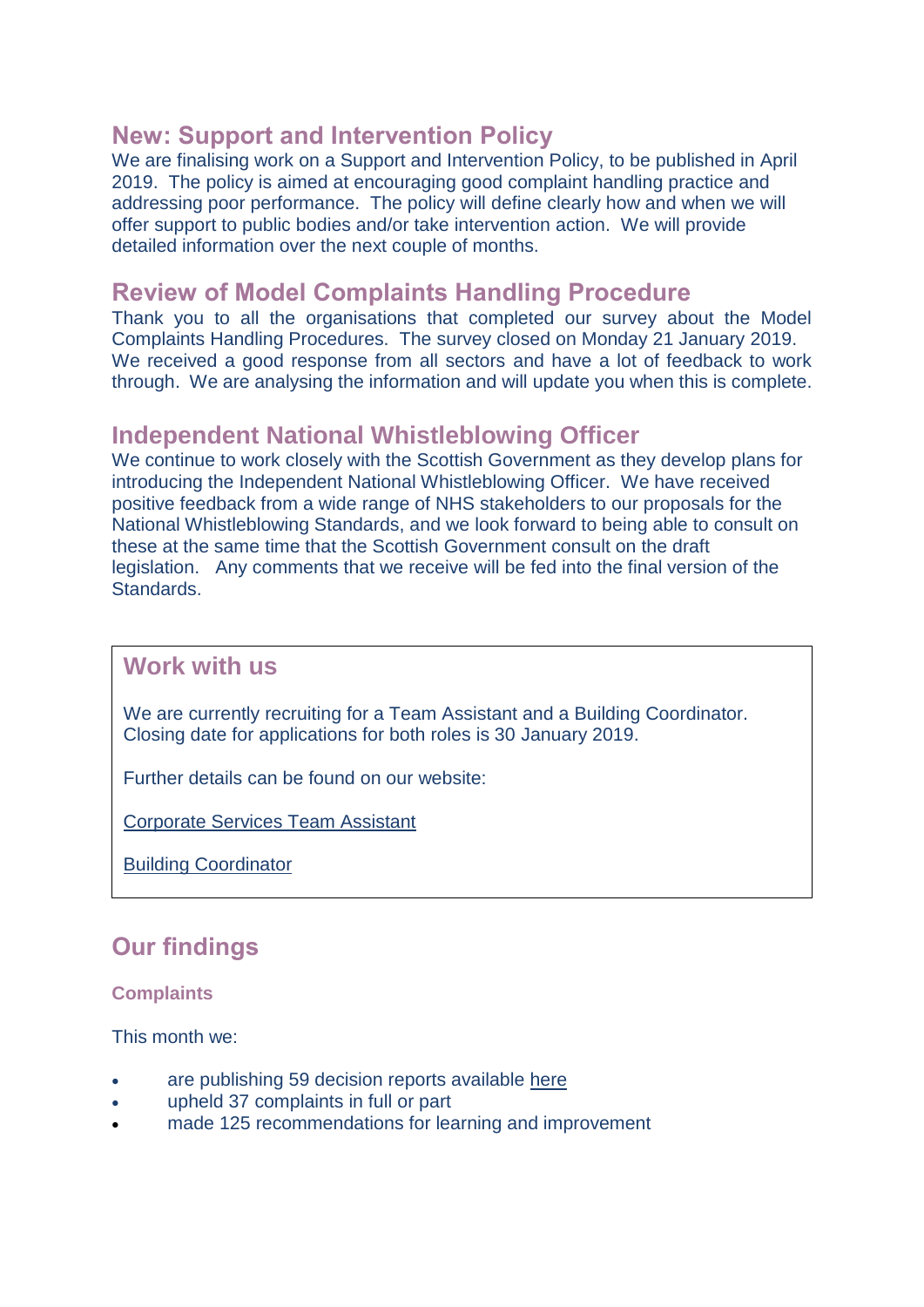



In case [201706446,](https://www.spso.org.uk/decision-reports/2019/january/decision-report-201706446-201706446) a health board did not meet the Treatment Time Guarantee for arranging surgery and due to poor communication in regard to this, the patient arranged treatment privately. We upheld the complaint and recommended that the board reimburse the amount that the operation would have cost the board.

For further information about our redress recommendations, our [Redress Policy is available online.](https://www.spso.org.uk/sites/spso/files/communications_material/2019%20Redress%20Policy.pdf)



Making Complaints Work for Everyone

**SPSOE** 

In case [201708677](https://www.spso.org.uk/decision-reports/2019/january/decision-report-201708677-201708677) we found that inappropriate and unprofessional language had been used by a key staff member in internal communication, minimising or dismissing the complainant's concerns rather than taking them seriously. We upheld the complaint, made a number of recommendations and referred staff to our report [Making Complaints Work for](https://www.spso.org.uk/sites/spso/files/communications_material/Thematic_Reports/MakingComplaintsWorkForEveryoneFinalWeb.pdf)  [Everyone](https://www.spso.org.uk/sites/spso/files/communications_material/Thematic_Reports/MakingComplaintsWorkForEveryoneFinalWeb.pdf) which is based on research into staff attitudes to complaints and identifies the causes of negative staff experiences of complaints, including poor organisational support and a culture of blame. In the report, we offer a number of suggestions for resources that can help prevent

these difficulties while ensuring that the rights of the service user are properly observed.

#### **Scottish Welfare Fund (SWF) Reviews**

This month we provided our feedback to Scottish Government on the annual review of the SWF Statutory Guidance. Recognising that the guidance is not mandatory or binding on councils, we recommended that its statutory nature and the need to provide good reasons if it is not followed, be emphasised strongly to ensure the fair and consistent delivery of SWF across Scotland.

Our recommendations also included further guidance on

- how crisis grant calculations should be calculated;
- how changes of circumstances should be addressed;

 and further clarity around the processing of awards when SPSO instructs councils to make awards.

As highlighted last year, we again stressed that first tier reviews to councils should be allowed verbally to remove unnecessary barriers to the review process.

[For related case studies, please see our SWF website.](https://www.spso.org.uk/scottishwelfarefund/case-summaries#undefined)